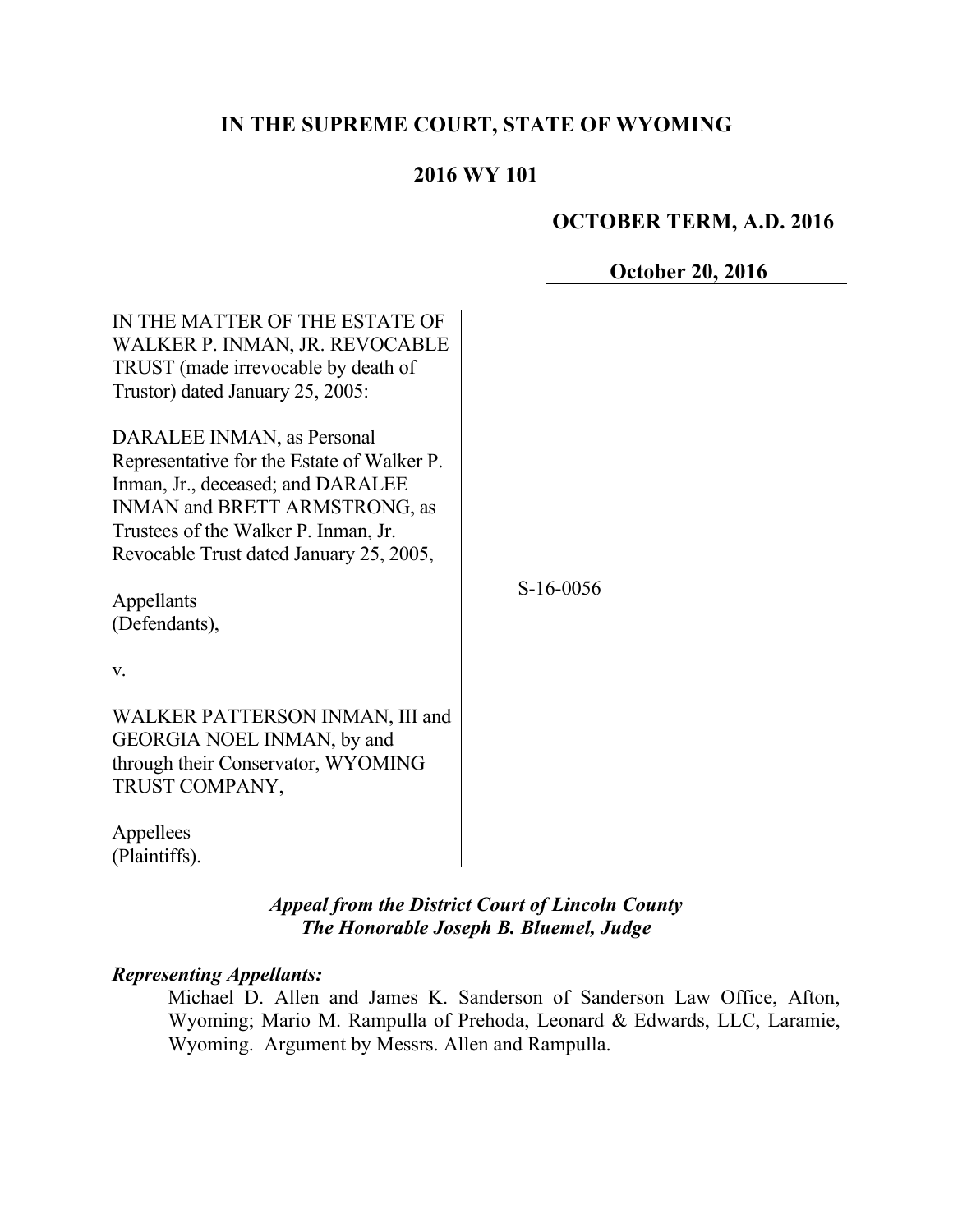## *Representing Appellees:*

Judith Studer of Schwartz, Bon, Walker & Studer, LLC, Casper, Wyoming; Jacob R. Davis of Grimmer & Associates, PC, Lehi, Utah. Argument by Ms. Studer.

*Before HILL, DAVIS, and FOX, JJ, and Waldrip and Campbell, DJJ.*

**NOTICE: This opinion is subject to formal revision before publication in Pacific Reporter Third. Readers are requested to notify the Clerk of the Supreme Court, Supreme Court Building, Cheyenne, Wyoming 82002, of any typographical or other formal errors so that correction may be made before final publication in the permanent volume.**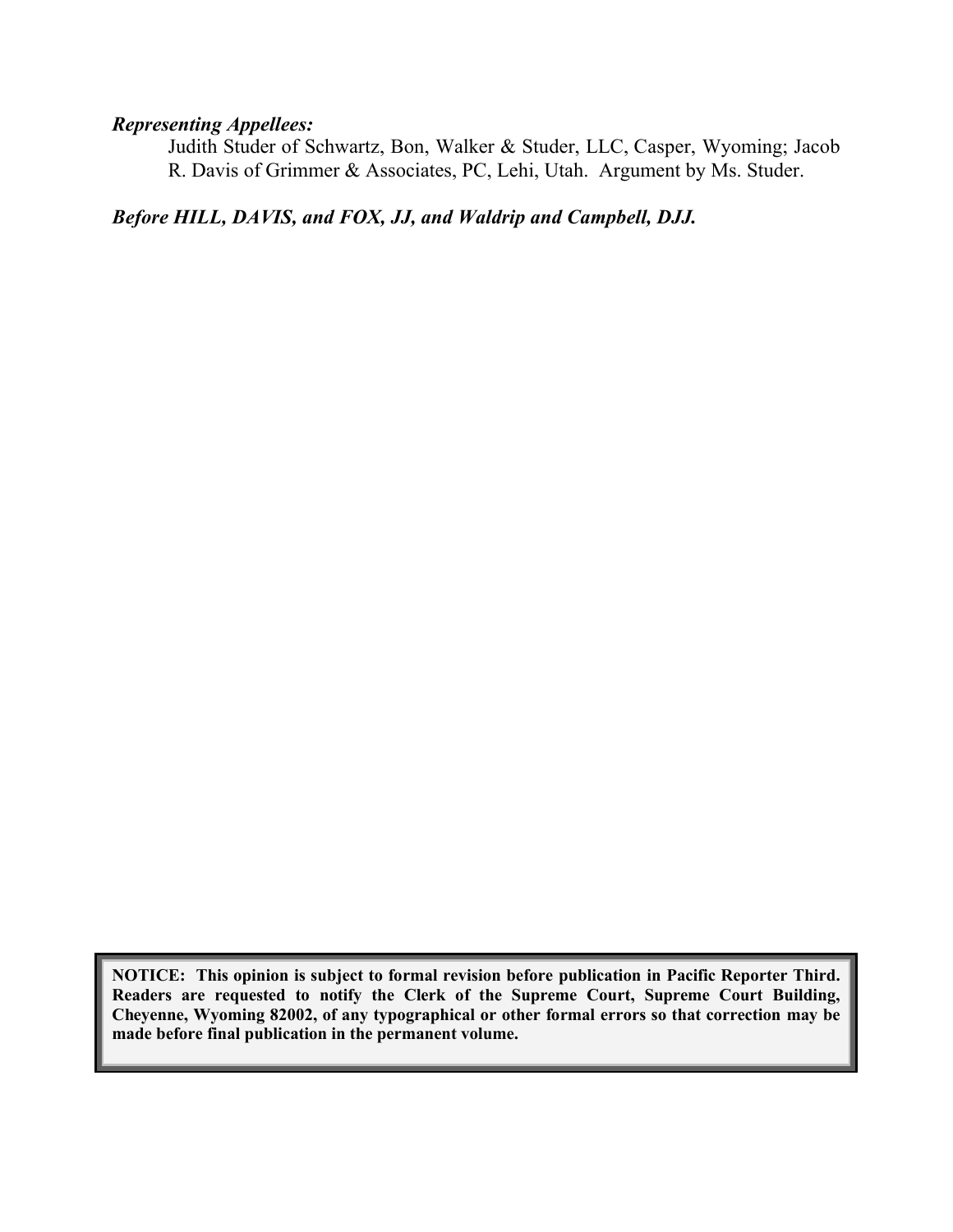### **FOX, Justice.**

[¶1] Daralee Inman appeals an order of the district court that interprets a trust provision and holds that the Wyoming Probate Code governs the transfer of property to the trust, but makes no final determination of either of the two consolidated matters. We lack jurisdiction to decide Daralee Inman's appeal because the order is not a final appealable order, and we therefore dismiss.

#### *ISSUE*

[¶2] Does this Court have jurisdiction to consider Daralee Inman's appeal, or must we dismiss because the district court's order is not a final appealable order?

## *FACTS*

[¶3] Walker P. Inman, Jr. executed an inter vivos trust (Trust) and his Last Will and Testament (Will). Under the terms of the Will, any property or assets in Mr. Inman's estate at his death were to be transferred to the Trust and distributed according to the provisions therein. If the Trust was not in effect at the time of Mr. Inman's death, the provisions of the Will were to control the distributions of his assets. The Will contained a testamentary trust with nearly identical terms as those in the Trust. The beneficiaries under both the Trust and the Will are Daralee Inman (Daralee), Mr. Inman's wife, and his two minor children from a previous marriage.

[ $[$ 4] Mr. Inman died in late February 2010,<sup>1</sup> and Daralee promptly petitioned the district court for probate of Mr. Inman's estate. The district court issued Letters Testamentary to Daralee and appointed her as Personal Representative of the estate. Daralee was also one of three Co-Trustees of the Trust.<sup>2</sup>

[¶5] Two years after the probate was opened, Wyoming Trust Company (WTC) filed a Voluntary Petition for Appointment of Wyoming Trust Company as the Conservator of the Minor Children in the probate action. WTC argued that the minor children's interests, as beneficiaries of the Trust, were not properly being represented in the probate and it was necessary for WTC to become Conservator to "protect their interests and preserve their rights under the Trust, as well as the Estate." The district court granted WTC's petition.

<sup>&</sup>lt;sup>1</sup> The record inconsistently states the date of death for Mr. Inman as either February 24, 2010, or February 25, 2010.

 $2$  Brett Armstrong (a/k/a Bret Hansen) and John Bowers were the two additional Trustees. Mr. Armstrong is currently acting as a Co-Trustee and Mr. Bowers resigned as Trustee in February 2012.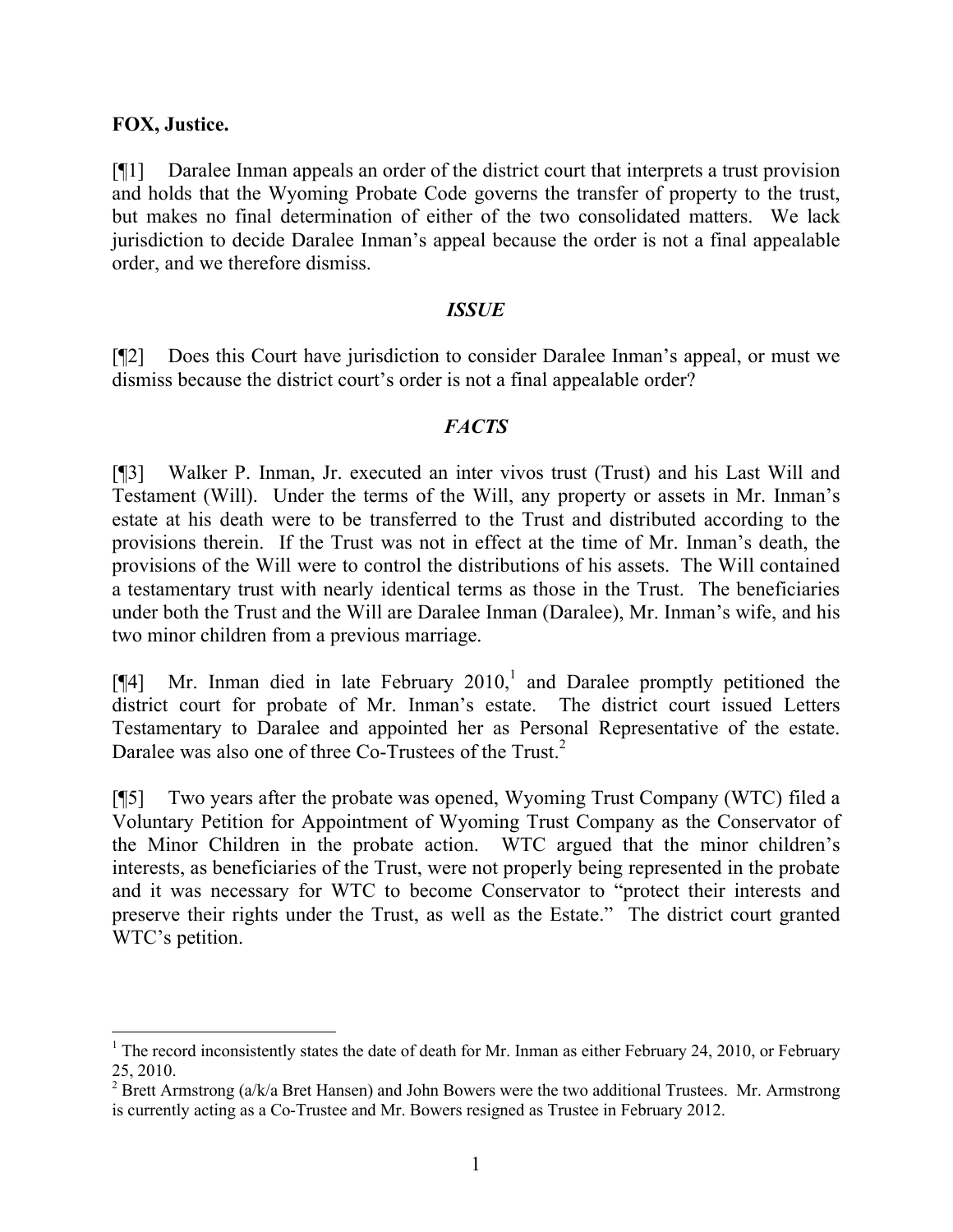[¶6] WTC, as Conservator for the minor children, filed a separate Complaint for Declaratory Relief and Damages, Together with Petition to Remove Trustees, alleging six causes of action: breach of fiduciary duty, failure to account, petition for removal of trustee, indemnity, declaratory judgment for enforcement of trust, and declaratory judgment as to costs and attorney fees. The Trustees filed an answer generally denying all allegations.

[¶7] Over the next two years the cases proceeded simultaneously, with multiple filings in both matters. At a June 23, 2015 hearing, the district court orally ordered the cases consolidated and required the parties to brief two issues: what Article IV, ¶ 4.1 of the Trust meant, and what *In Re Estate of George*, 2011 WY 157, 265 P.3d 222 (Wyo. 2011) meant and how it would affect the proceedings. The objective was that a determination of the two issues would resolve some of the outstanding motions and allow the cases to move forward.

[¶8] After the parties briefed the two matters, the district court issued its Declaratory Decision & Order on Interpretation & Application of Trust Article IV, ¶ 4.1 & Application of the Wyoming Probate Code, holding that the Wyoming Probate Code governs the Will and the transfer of property to the Trust, and that Article IV, ¶ 4.1 of the Trust grants the minor children the ability to select from and receive possession of any of Mr. Inman's tangible personal property that was or will be transferred to the Trust. It left unresolved all six causes of action WTC raised in its complaint, and made no final determinations regarding the probate estate. This appeal followed.

## *DISCUSSION*

# *Does this Court have jurisdiction to consider Daralee Inman's appeal, or must we dismiss because the district court's order is not a final appealable order?*

[¶9] Daralee presents various issues on appeal. However, this Court must first be satisfied it has jurisdiction to entertain the appeal. The existence of jurisdiction is a question of law and our review is *de novo. Brown v. City of Casper*, 2011 WY 35, ¶ 8, 248 P.3d 1136, 1139 (Wyo. 2011). This Court's jurisdiction is limited to appeals from final appealable orders. *McLean v. Hyland Enterprises, Inc.*, 2001 WY 111, ¶¶ 19-20, 34 P.3d 1262, 1268 (Wyo. 2001) (holding that this Court has no jurisdiction to entertain an appeal from non-final order).

[¶10] An appealable order is "[a]n order affecting a substantial right in an action, when such order, in effect, determines the action and prevents a judgment.<sup>[1]</sup> W.R.A.P. 1.05(a). This Court has consistently held that an appealable order has "three necessary characteristics. . . . It must affect a substantial right, determine the merits of the controversy, and resolve all outstanding issues." *Waldron v. Waldron*, 2015 WY 64, ¶ 14, 349 P.3d 974, 977 (Wyo. 2015) (quoting *Estate of Dahlke ex rel. Jubie v. Dahlke*,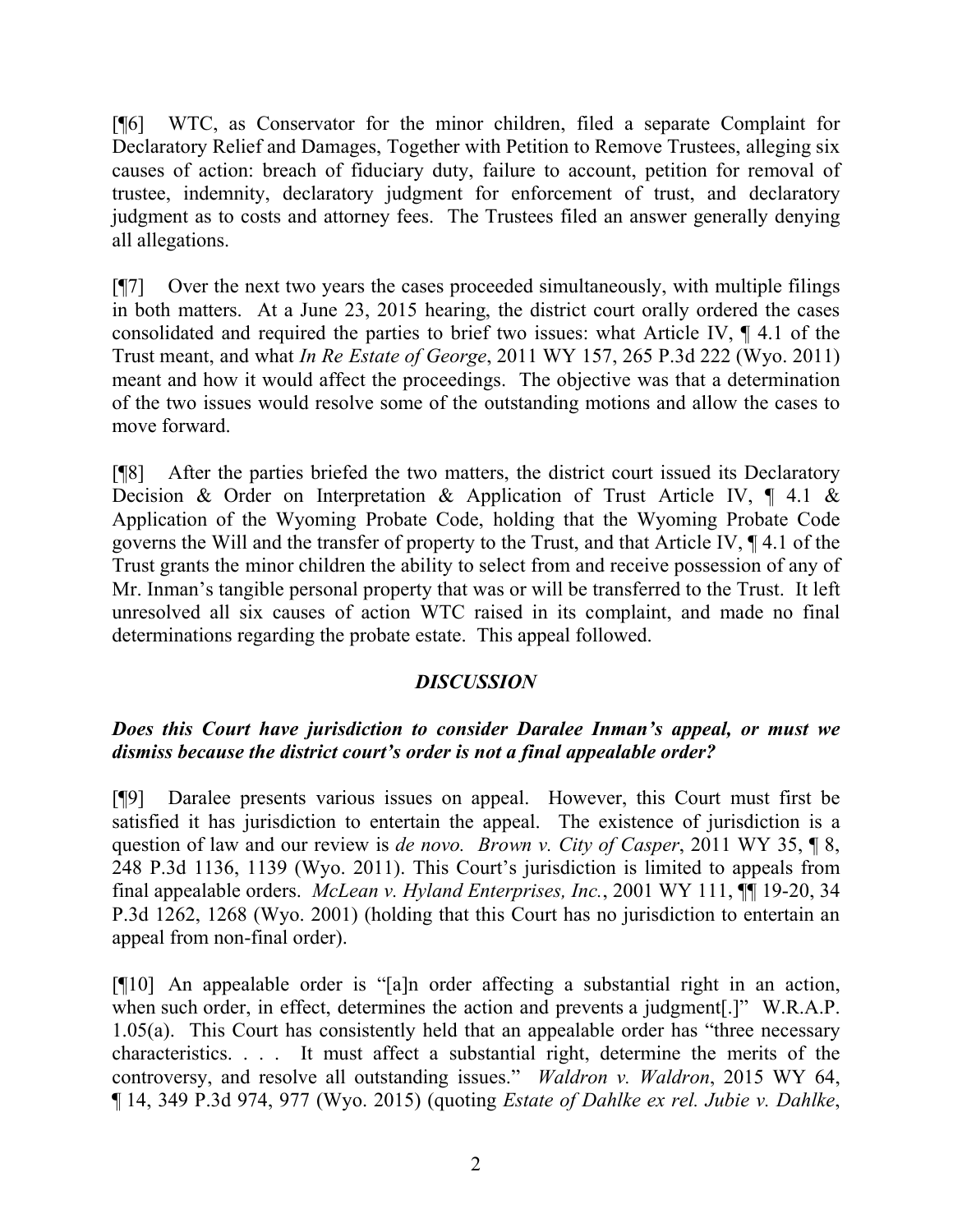2014 WY 29, ¶ 31, 319 P.3d 116, 124 (Wyo. 2014)). The district court limited its findings to the two preliminary issues briefed by the parties. It did not determine the merits of the controversy, resolve any of the claims WTC raised in its complaint, or make any final determinations in the probate matter.

[¶11] In a probate matter "there can be two final appealable orders, one which determines the parties to whom the estate is to be distributed and how much they will receive, and another which determines that the personal representative has properly completed the decreed distribution and administration of the estate." *Estate of Dahlke ex rel. Jubie v. Dahlke*, 2014 WY 29, ¶ 41, 319 P.3d 116, 126 (Wyo. 2014); *see also In re Estate of Novakovich*, 2004 WY 158, ¶ 19, 101 P.3d 931, 936 (Wyo. 2004) (holding that a final decree of distribution and an order closing the estate are the final orders from a probate proceeding and are therefore entitled to the same weight as a final judgment in any other civil proceeding). The appealed order did two things: it interpreted a provision of the Trust, and it held that the Wyoming Probate Code governs transfer of the estate property to the Trust. It did not grant Daralee's Final Report and Accounting and Petition for Final Decree; it did not determine the share of the estate the heirs are entitled to receive; nor did it discharge the Personal Representative and close the estate. The order fails to meet the requirements of W.R.A.P. 1.05(a) and is therefore not a final appealable order.

[¶12] Daralee argues that the order she seeks to appeal is a declaratory judgment under the Uniform Declaratory Judgments Act (Act), Wyo. Stat. Ann. §§ 1-37-101 through 1-37-115, and is therefore not subject to the W.R.A.P. 1.05(a) final appealable order rule. Daralee cites the following provision of the Act:

> Courts of record within their respective jurisdictions may declare rights, status and other legal relations whether or not further relief is or could be claimed. No proceeding is open to objection on the ground that a declaratory judgment or decree is prayed for. The declaration may be either affirmative or negative in form and effect, and such declarations shall have the effect of a final judgment.

Wyo. Stat. Ann. § 1-37-102 (LexisNexis 2015).

[¶13] There are two problems with Daralee's argument. First, assuming the order could be considered a declaratory judgment under the Act, it would not be exempt from the final appealable order requirements of W.R.A.P. 1.05. *See* Wyo. Stat. Ann. § 1-37-109 (LexisNexis 2015) ("Final orders and judgments entered in declaratory judgment proceedings may be reviewed as in other civil actions."); *King v. Bd. of Cty. Comm'rs of Cty. of Fremont*, 2010 WY 154, ¶ 10, 244 P.3d 473, 476 (Wyo. 2010) (applying the "appealable order" requirements of W.R.A.P. 1.05 to a declaratory judgment action). A